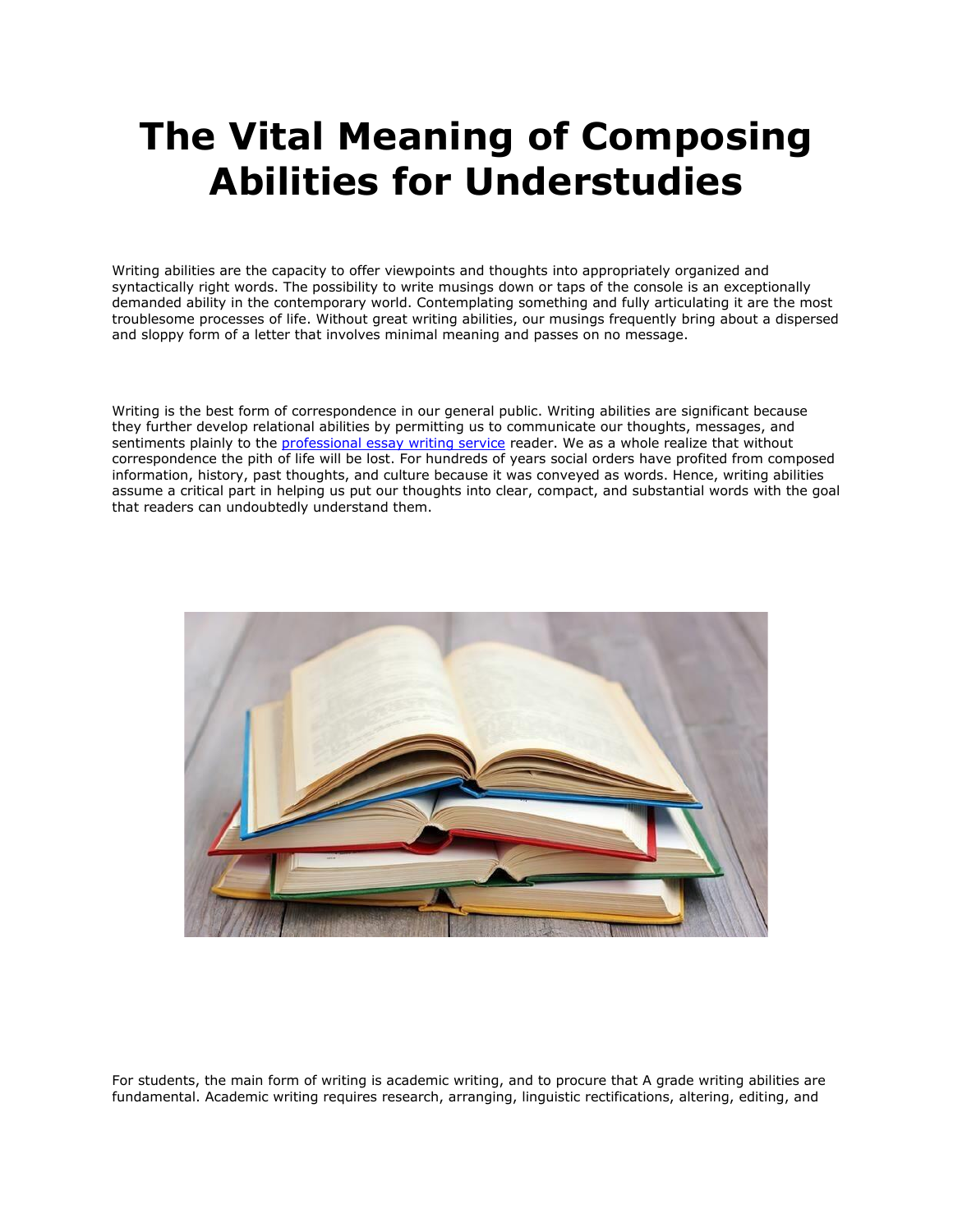reconsidering your work. Without this range of abilities, academic writing, for example, an argumentative essay can never be deserving of perusing. Assuming every one of this sounds overpowering, you can generally allude to online platforms for [paper writing service](https://www.sharkpapers.com/) that help you put together your academic work in the best manner conceivable.

Due to the always expanding need for correspondence, writing abilities are currently demanded by pretty much every industry in each field. Great writing abilities are henceforth a fundamental to finding a new line of work because it depicts professionalism, constructs picture and shows content quality. An eye catching CV which is the initial step to getting utilized can be composed on the off chance that one has the necessary writing abilities. Yet, don't stress in the event that you don't, because numerous professional platforms of [essay writer free](https://www.essaywriter.college/) exist, who can write the ideal customized CV for you.

The justification for why you read your beloved book two times is because of the excellence of writing abilities applied by the writer. Capable writing abilities invigorate tangible reactions in a reader permitting them to connect with your encounters through words as it were. The capacity to write appropriately organized sentences that make writing more straightforward to peruse causes you to depend on plainly expressed words because you are writing for the reader, not simply yourself. In this way, to cause the reader to understand what you have composed, writing abilities are fundamental. In the event that you are a fledgling and incapable to interface your reader's detects, you can request that someone write my paper, while you focus on further developing your writing abilities.

Your writing is a commitment to society, it fills in as a record for what's to come. Since what you write never bites the dust, organizing your contemplations and yearnings into meaningful words permits you to protect your thoughts and memories. This portion of individual experience is impossible reasonably by anybody other than you. Along these lines, effective [Write my essay](https://essayhours.com/) can help impact the future circumstance with your current writings by making your work noticeable to other people.

There could be no more excellent and more effective method for turning into a decent reader than to further develop your writing abilities. To further develop your writing abilities, you should broaden your insight base, this helps you foster an understanding propensity. Perusing permits you to understand other writers' astuteness, depictions, expressions, and equivalents. This helps you fuse novel thoughts into your writing making it more concrete and effective. At the point when you write argumentative essays it helps you understand the writer's design or formatting which thus enables students to understand the framework for perusing other argumentative essays.

As well as further developing perusing, writing extends a student's jargon. Writing, perusing, tuning in, and talking are viewed as the four abilities of jargon. Regular utilization of new descriptive words to help your reader imagine your musings acquaints you with a more extensive scope of jargon and urges you to use another arrangement of language styles that helps you convey your future messages in a more coordinated and minimized manner.

Writing abilities assume a critical part in helping creative mind and imagination. People commonly are shown to be inventive yet to be an expressive writer one should support that innovativeness. We all need to resemble those expert writers who can create exceptional thoughts out of nowhere. This should be possible by writing every now and again to actuate the innate imagination of our cerebrums. Further developing writing abilities helps produce out-of-the-crate thoughts, which makes your paper stand out.